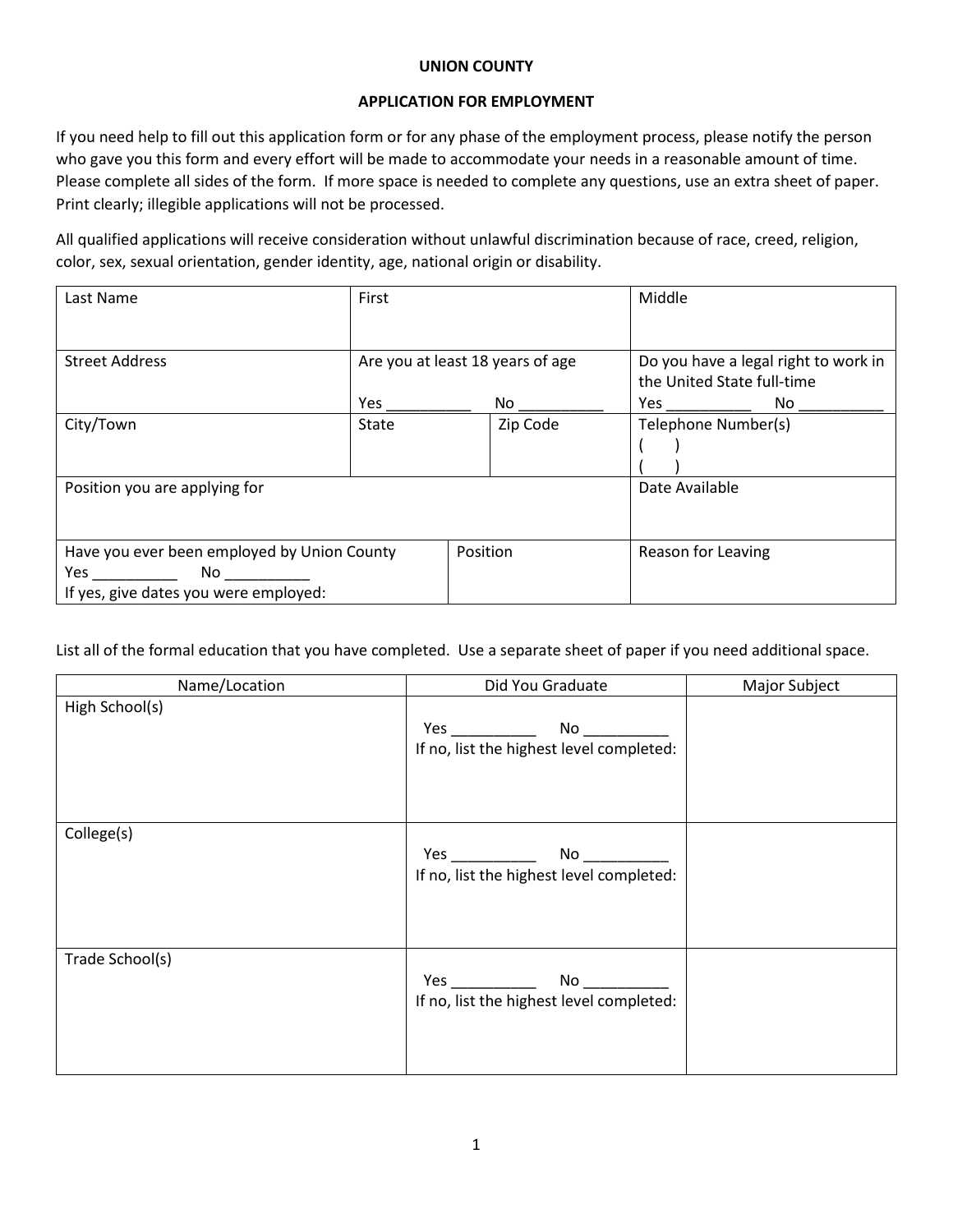List employment starting with your most recent job during the past 10 years. Account for any time period that you were unemployed by stating the nature of your activities. Use back or separate sheet of paper if necessary.

| Employer<br><b>Telephone Number</b>        | From              | To                   | Pay level per<br>(Yr/Mo/Wk/Hr) |  |  |  |
|--------------------------------------------|-------------------|----------------------|--------------------------------|--|--|--|
|                                            |                   |                      |                                |  |  |  |
| Address                                    | Job Title         | Describe your duties |                                |  |  |  |
| City, State, Zip Code                      | Supervisor's Name | Reason for leaving   |                                |  |  |  |
| Employer                                   | From              | To                   | Pay level per<br>(Yr/Mo/Wk/Hr) |  |  |  |
| <b>Telephone Number</b>                    |                   |                      |                                |  |  |  |
| <b>Address</b>                             | Job Title         | Describe your duties |                                |  |  |  |
| City, State, Zip Code                      | Supervisor's Name | Reason for leaving   |                                |  |  |  |
| Employer                                   | From              | To                   | Pay level per<br>(Yr/Mo/Wk/Hr) |  |  |  |
| Telephone Number                           |                   |                      |                                |  |  |  |
| Address                                    | Job Title         | Describe your duties |                                |  |  |  |
| City, State, Zip Code                      | Supervisor's Name | Reason for leaving   |                                |  |  |  |
| Employer                                   | From              | To                   | Pay level per<br>(Yr/Mo/Wk/Hr) |  |  |  |
| <b>Telephone Number</b>                    |                   |                      |                                |  |  |  |
| Address                                    | Job Title         | Describe your duties |                                |  |  |  |
| City, State, Zip Code                      | Supervisor's Name | Reason for leaving   |                                |  |  |  |
| May we contact your current employer<br>No |                   |                      |                                |  |  |  |

List any professional, trade groups, organizations, machinery/tools operated in past, or special skills that you consider relevant to your ability to perform this job:

\_\_\_\_\_\_\_\_\_\_\_\_\_\_\_\_\_\_\_\_\_\_\_\_\_\_\_\_\_\_\_\_\_\_\_\_\_\_\_\_\_\_\_\_\_\_\_\_\_\_\_\_\_\_\_\_\_\_\_\_\_\_\_\_\_\_\_\_\_\_\_\_\_\_\_\_\_\_\_\_\_\_\_\_\_\_\_\_\_\_\_\_\_\_\_\_\_\_ \_\_\_\_\_\_\_\_\_\_\_\_\_\_\_\_\_\_\_\_\_\_\_\_\_\_\_\_\_\_\_\_\_\_\_\_\_\_\_\_\_\_\_\_\_\_\_\_\_\_\_\_\_\_\_\_\_\_\_\_\_\_\_\_\_\_\_\_\_\_\_\_\_\_\_\_\_\_\_\_\_\_\_\_\_\_\_\_\_\_\_\_\_\_\_\_\_\_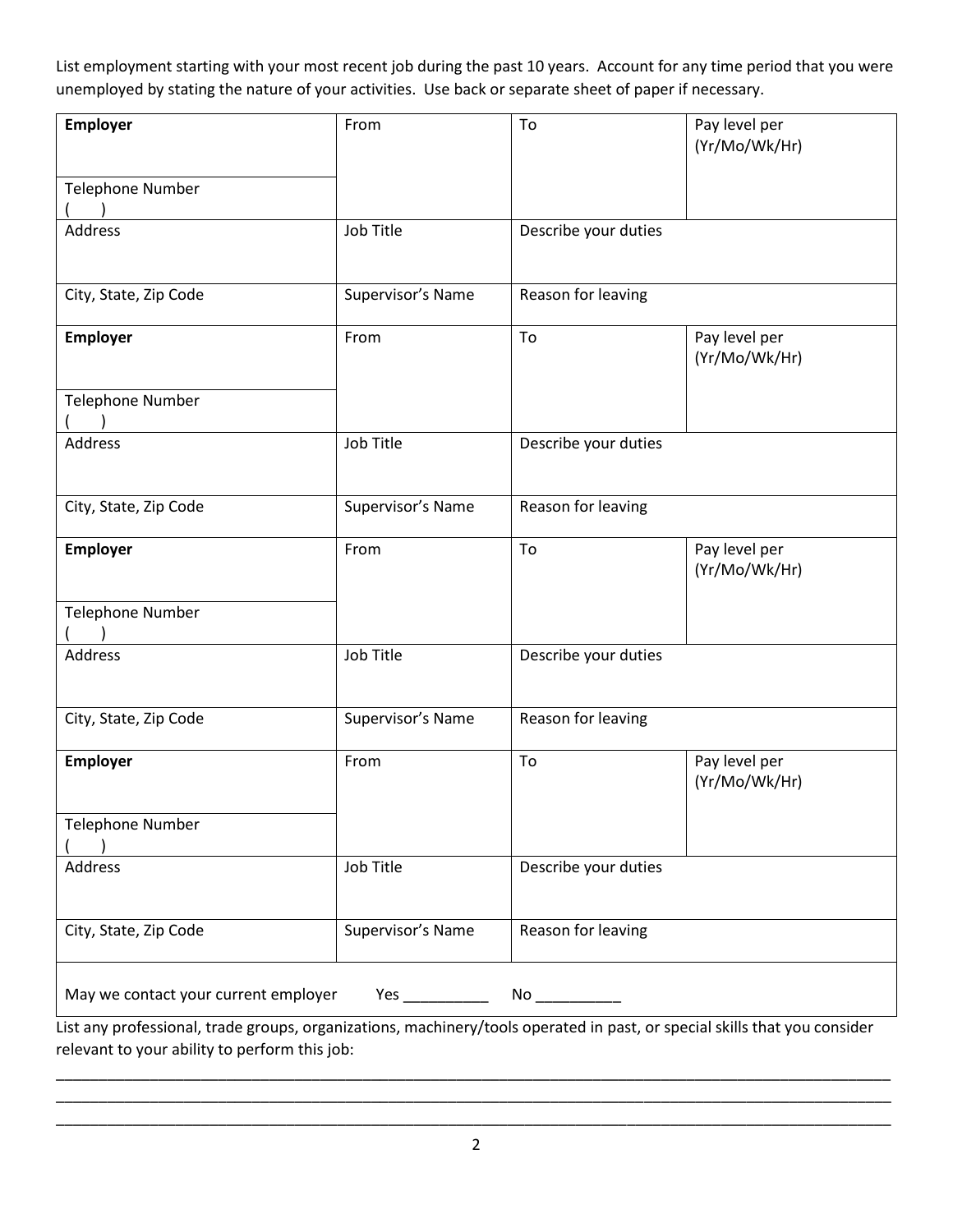| Were you in the Military?                                                                                                                                                                                                                                                                                                                                                                                                                                                                                                                  |                                 |                                                                                                                       |                         |
|--------------------------------------------------------------------------------------------------------------------------------------------------------------------------------------------------------------------------------------------------------------------------------------------------------------------------------------------------------------------------------------------------------------------------------------------------------------------------------------------------------------------------------------------|---------------------------------|-----------------------------------------------------------------------------------------------------------------------|-------------------------|
| Do you have any experience from your military service that would be relevant to the job(s) for which you are applying?                                                                                                                                                                                                                                                                                                                                                                                                                     |                                 |                                                                                                                       |                         |
| If yes, please explain:                                                                                                                                                                                                                                                                                                                                                                                                                                                                                                                    |                                 | <u> 1989 - Johann Harry Harry Harry Harry Harry Harry Harry Harry Harry Harry Harry Harry Harry Harry Harry Harry</u> |                         |
| Have you ever been convicted of a felony? (For purposes of this question, convicted includes plead guilty, plead no                                                                                                                                                                                                                                                                                                                                                                                                                        |                                 |                                                                                                                       |                         |
| If yes, please explain:                                                                                                                                                                                                                                                                                                                                                                                                                                                                                                                    |                                 |                                                                                                                       |                         |
| Note: A conviction will not automatically disqualify an applicant for a particular job and that the type and seriousness of the crime,<br>the frequency of violations, the date of conviction, and the applicant's entire work and educational history will be considered.<br>Have you been given a job description or had the requirement of the job explained to you? Yes<br>Answer the questions in this box only if you have received a copy of the job description or had the requirements of<br>the job thoroughly explained to you. |                                 |                                                                                                                       | No l                    |
| Do you understand the requirements?<br>Can you perform the requirements of this job with or without reasonable accommodations?<br>If the job requires, do you have the appropriate valid driver's license?<br>DL#:<br>Have you had any moving violations? Please describe:                                                                                                                                                                                                                                                                 | Type: _________________________ | State of License:                                                                                                     | Yes ________ No _______ |
| Signature: (if signed at different time than below)                                                                                                                                                                                                                                                                                                                                                                                                                                                                                        |                                 | Date: (if different than below)                                                                                       |                         |

## **I understand:**

That completing this application does not constitute an offer of employment.

That in connection with the application process, Union County may conduct a background investigation and request information from my past employers, education institutions, personal references and any public or private agencies that have issued me either a professional or vocational certification or license. I understand that such investigation may also include, but is not limited to, any criminal records and motor vehicle driving records

That I may be required to complete a medical history form and may be required to be examined by a medical professional designated by Union County at the post-offer stage. I agree that Union County shall be entitled to receive full and complete reports and records governing any medical or related examinations, and I authorize any and all such doctors, medical examiners, and clinics/hospitals to give to Union County full and complete reports and records covering such examinations.

That use of illegal drugs is prohibited during employment and that I may be required to undergo and successfully pass a screening for alcohol and/or drugs that is included in a post-offer pre-employment physical examination. I also understand that, if employed, I may be required to submit to an alcohol or drug screening according to state law. I agree that Union County shall be entitled to receive full and complete reports and records governing any alcohol or drug screening, and I authorize any and all such